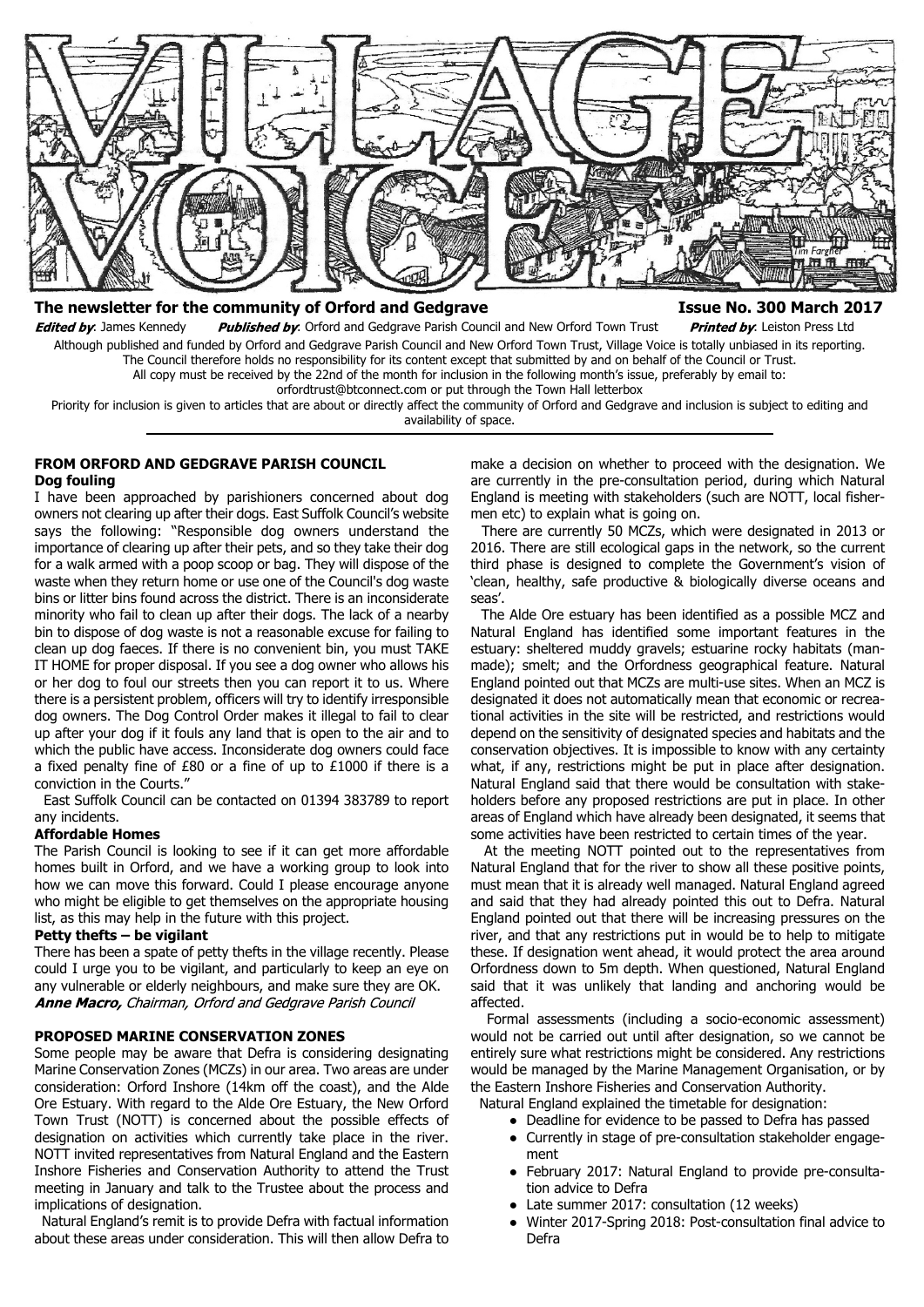● Late summer 2018: designation (5-6 months after final advice)

The exact dates of the consultation period have not been confirmed, but stakeholders, including NOTT, will be informed of these in due course.

 NOTT has written to our MP Therese Coffey, who is Parliamentary Under Secretary of State for Defra. It is Defra who will make the final decision on whether to designate the Alde Ore Estuary, and Ms Coffey has informed us that as this is located in her constituency, it is likely that another minister will make a final decision on this. However, she made her feelings very clear when the Alde and Ore Estuary was suggested for inclusion in the 2013 phase of designations, but was not designated on that occasion. You can find her views on her website:

http://theresecoffey.co.uk/news/suffolk-coastal/consultationon-marine-conservation-zones-closes/724

http://theresecoffey.co.uk/news/westminster/therese-speaksout-on-flawed-evidence-in-marine/750

http://theresecoffey.co.uk/news/suffolk-coastal/theresewelcomes-no-marine-conservation-zone/947

 NOTT will continue to liaise with Natural England, and will let parishioners know of the consultation dates once we are aware of them. During the consultation, there should be a form to fill in to let Natural England know of your views, and we would encourage everyone to respond.

**Kara Reed**, Clerk to New Orford Town Trust

# **MARCH AT ST BARTHOLOMEW'S**

|                                                                                    | Sunday, 5 <sup>th</sup> March - 1 <sup>st</sup> Sunday of Lent                  |                                |  |
|------------------------------------------------------------------------------------|---------------------------------------------------------------------------------|--------------------------------|--|
|                                                                                    | 8.00am                                                                          | Holy Eucharist - Rev D Murdoch |  |
|                                                                                    | 11.00am                                                                         | Holy Eucharist - Rev D Murdoch |  |
|                                                                                    | Sunday, 12 <sup>th</sup> March - 2 <sup>nd</sup> Sunday of Lent                 |                                |  |
|                                                                                    | 8.00am                                                                          | Holy Eucharist - Rev S Affleck |  |
|                                                                                    | 10.30am                                                                         | Village Service - Mrs J Maslin |  |
|                                                                                    | Sunday, 19th March - 3rd Sunday of Lent                                         |                                |  |
|                                                                                    | 8.00am                                                                          | Holy Eucharist - Rev D Murdoch |  |
|                                                                                    | 11.00am                                                                         | Holy Eucharist - Rev D Murdoch |  |
| Sunday, 26 <sup>th</sup> March - 4 <sup>th</sup> Sunday of Lent – Mothering Sunday |                                                                                 |                                |  |
|                                                                                    | 8.00am                                                                          | Holy Eucharist - Rev D Murdoch |  |
|                                                                                    | 10.30am                                                                         | Family Service - Mr G Marshall |  |
|                                                                                    | Sunday, 2 <sup>nd</sup> April - 5 <sup>th</sup> Sunday of Lent - Passion Sunday |                                |  |
|                                                                                    | 8.00am                                                                          | Holy Eucharist - Rev D Murdoch |  |
|                                                                                    | 11.00am                                                                         | Holy Eucharist - Rev D Murdoch |  |
|                                                                                    |                                                                                 |                                |  |

## **MARCH AT ORFORD METHODIST CHURCH**

Sunday, 5th March - First in Lent

|                                | 10.30am Stephen Caley<br>Soup & Pud Lunch too!                     |
|--------------------------------|--------------------------------------------------------------------|
| Sunday, 12 <sup>th</sup> March | 10.30am Rev. Stephen Yelland                                       |
| Sunday, 19th March             | 10.30am Stephen Caley<br>4pm CREAM TEA & SING                      |
| Sunday, 26 <sup>th</sup> March | MOTHERING SUNDAY<br>10.30am Rev Martin Dawes -<br><b>COMMUNION</b> |

Sunday, 2nd April 10.30am Harry Chicken

MONDAYS: CHAPEL TEA ROOM is open as usual from 11am – 2pm. Visit with us and enjoy excellent food and friendship – we have plenty to buy as well! No booking required. (Returning to summer timings mid-April.)

WEDNESDAY LUNCH is served at 12.30pm – join with us, you will be pleasantly surprised – BUT you will need to book for these meals.

Our CREAM TEA & SING is also very popular - Sunday 19th March at 4pm when you will be welcome to come along. Next month we recommence the Tea Table Services!

 INFORMAL LENT DISCUSSION GROUP WITH COFFEE – six sessions with the headings: Perseverance, Love, Friendship, Promise, Generosity, Acceptance THURSDAY MORNINGS 10am – 11am commencing March 9th. ALL VERY WELCOME TO ATTEND. Some of our friends have suffered with winter viruses which seem to have lingered for too long. Hopefully as the lighter days arrive, each one, and those with longer term health issues, will find better health.

 Since last month's writings we have 'rededicated' ourselves at our Annual Covenant Service, celebrated a 92<sup>nd</sup> Birthday with cake, reflected on the work of the Leprosy Mission during World Leprosy Sunday and received gracious thanks from the charity 'Children in Distress' for our ongoing support, enjoyed Cafe Worship and also Sunday Soup & Pud lunch, and there's Shrove Tuesday and Pancakes still to come!

 It's been a mostly busy winter season with a good number of friends from around the area enjoying each other's company and the meals provided at the Monday Chapel Tea Room and at Wednesday Lunch when there is always a keen sense of friendship, much chatter and the enjoyment of splendid lunches served at these eagerly awaited gatherings.

## **Stephen Caley**

# **ORFORD & DISTRICT SURGERY CHARITABLE TRUST AGM**

The ODSCT has two purposes. It manages and applies funds for the benefit of users of the Orford Surgery and it oversees the ODSCT Care Fund. The Care Fund was created when the ODSCT received the residue of Esmond House Day Care Centre Charity funds in 2012 and at present it is available via the District Nursing Team to the elderly and disabled of Butley, Chillesford, Iken, Orford & Gedgrave and Sudbourne.

The AGM will be held in Bart's Hall, Orford on the Thursday, 16th March starting at 7.15pm. All are welcome.

**Corinne Lusher** - Secretary, ODSCT Management Committee

# **ORFORD SCHOOL LEAGUE OF FRIENDS**

Orford School would like to say a huge thank you to all those over the years that have supported its fundraising events. We thank those who have come along to events, those who have purchased tea, cakes and raffle tickets and thanks to those who have made donations and provided raffle prizes for organized events.

 OSLOF (Orford School League of Friends) is a fundraising team which raises funds for the items that the government budget does not stretch to. With more cuts being made to the government funding within schools it is VITAL that OSLOF continues with its efforts to raise funds for important resources. Last year money raised throughout the year bought outdoor play equipment for all children to encourage play, social skills and being active. We also purchased a story chair and stools to encourage reading and literacy which in turn helps children to enjoy books and storytelling and aids reading skills and vocabulary. Also funded by fundraising are visual maths aids to help make maths more manageable for those who struggle with this tricky subject. We also fund educational school outings. We would love to continue to provide the pupils with resources to keep encouraging the best out of all our individuals but and here is the big "BUT" – we are really struggling to recruit members to help with fundraising events.

 OSLOF is called 'Orford School League of Friends' because it doesn't just have to be parents of the pupils that are on this team. It can be friends, families, village members, etc. If anybody is willing to join or put forward ideas, please put your name forward to the school reception on 450 281 where your name will be forwarded to the committee. All that's needed in volunteers is to help organize fundraising events or just provide ideas. You can be as involved as choose. You can dedicate small or large amounts of time – it's entirely flexible. Sometimes we just need someone to make phone calls to drum up raffle prizes or someone to bake a cake or to stick tickets on tombola prizes!!!!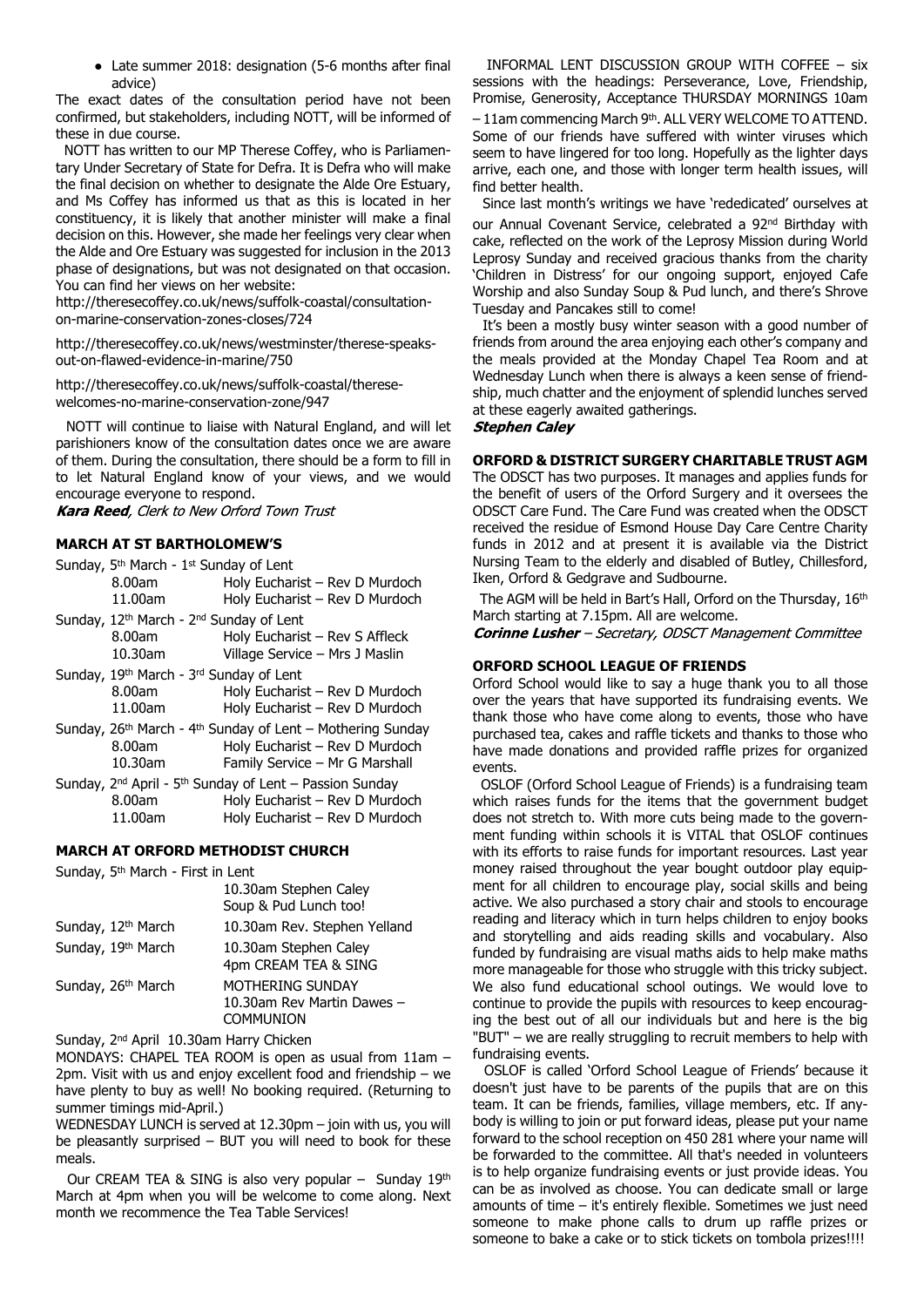We are always asking for fresh fundraising ideas, so if you think you have some ideas or would just like to donate items for future fundraisers, please get in contact. We appreciate that time is precious and we also appreciate all the help we have had along the way. Thank you for your continued support and we look forward to hearing from you!!!!

**Amanda Davis** c/o OSLOF (Orford School League of Friends)

## **ORFORD SPORTS & RECREATION CLUB – Events diary**

Saturday 4th March Music Quiz, from 8pm Friday 24th March Jimbo's Bingo, from 8pm Saturday 25th March Curry night, from 7 - 9pm, followed by music from Dave Taylor Friday nights are club nights from 8.30pm **Dawn Phillips**, OSRC secretary

# **TRANSPORT FROM AND TO ORFORD**

Scheduled bus services, Monday to Saturday (no Bank Holidays) **Outward**:

Dep. Town Hall 7.05am - Arr. Woodbridge 7.45am (via Hollesley etc.)

Dep. Town Hall 16.50 - Arr. Woodbridge 17.17 **Return**:

|                       | Dep. Woodbridge 15.45 (school days)     | Arr. Orford 16.40 |
|-----------------------|-----------------------------------------|-------------------|
|                       | Dep. Woodbridge 16.00 (non-school days) | Arr. Orford 16.40 |
| Dep. Woodbridge 17.45 |                                         | Arr. Orford 18.24 |

#### Connecting Communities (which used to be called The Link) This service needs booking.

Orford has a group which goes to Woodbridge every 2 weeks on a Tuesday afternoon. We leave the Town Hall at 1pm and either return from Woodbridge at 3.15pm on the Link or return on the scheduled bus at 15.45 or 4pm (see above). For more information on this fortnightly trip please phone 01394 450567.

To use the booking service:

Orford is in the so-called SOUTH area. Phone to book: 01728 635938, from 8.45am to 4pm. You can depart Orford from 7.30am and return by 4.30pm on Tuesdays, Thursdays and Saturdays. To travel on a Monday, Wednesday or Friday you need to leave Orford by 9.20am and cannot return until 4.30pm. But you can travel at any other time on those days if you are prepared to take the Link to somewhere in the EAST area (i.e. Tunstall) and pick up a scheduled bus or train to wherever you want to go. The Link people on the phone will, I believe, help with further connecting buses and trains.

 Fares on the above are charged like a bus fare. Free travel bus pass holders can use them after 9.30am, Monday to Friday. **Wendy Roberts** 

## **ORFORD FLOWER SHOW 2017 – Open Meeting**

The Flower Show Committee will be holding an open meeting on Friday, 31st March at 7:30pm in the Recreation Ground Hall. At the meeting, we shall outline some of our plans for the 2017 Show, use the opportunity of the meeting for an open discussion on matters concerning the Flower Show, and also garner any ideas for the future which people may wish the committee to consider.

 I hope many of you will come – the Flower Show is an important event for the village and we would welcome the input of all to help the committee in its work. Mike Redmond - Chairman

#### **GARDENING CLUB**

**Date:** Thursday, 2nd March 2017 **Topic:** The principles of garden design **Presenter:** Timothy of Timothy Garden Design **Venue**: Orford Town Hall 'back room' **Time:** 7.30 pm

Timothy has designed and planted many local gardens, large and small, to meet the needs, wants and expectations of his clients. He will talk about the guiding principles of garden design and getting the planning and planting right, be it for a 'weekend' garden requiring minimal attention through to much larger and more complex spaces.

 He will also take questions from those attending, so you will go away with a much greater understanding of the benefits of having a garden design and planting which meets your specific requirements and suits the conditions where this is located. I'm sure there will be much that we can all take away to explore in our own gardens.

#### **Competition for the Eric Mason Shield**

This evening will be first opportunity (of three) to enter this annual competition and this time it is for a photo of a flower taken by yourself. Bring this along on the night (with your name on the back) and the judging will take place after our speaker whilst we enjoy refreshments together.

## **Pruning apple trees on Thursday, 2nd February by Piers Pool of High House Farm**

This event was kindly hosted by Sue and Ben Johnston in their orchard and Piers perform a practical demonstration of how to prune apple and pear trees depending upon their age, shape and the type of root stock they come from. He patiently answered all our questions and we all left with a much better understanding of how to get the best from our trees in the short and longer term. Over 40 members attended – our biggest number yet at any event!! We all then enjoyed hot apple juice and delicious cakes!!

# **Membership fees and occasional guests**

We are still collecting annual membership fees (£15) and this is also an opportunity for new members to join. Please do come if you like to 'pick and choose' events to suit your gardening at a fee of £4 per visit.

#### **Further Taster of 2017**

Thursday, 6th April 7.30 pm Flowers for a Cutting Garden by Frances Boscawen of Moat Farm who supplies Pump Street Bakery with flowers for sale

Wednesday Afternoon Spring car-sharing trip to Blakenhall Woodland Garden – date to be finalised

Thursday, 4th May 7.30 pm The Perennial Mr Potter – The life of a Suffolk Gardener by Brian Thurlow

#### **Polly Sharkey**

creativefutures98@btinernet.com, 01394 450959

# **ORFORD MUSEUM CALENDAR 2017: Local Lives**

The Orford Museum calendar for 2017 is now available. You can get it from Friends Garage, Orford or from Brundish Lodge, High Street, Orford. If you would like one, please telephone me on 01394 450622 or email a.spinney43@btinternet.com and I will deliver or send one to you. The cost of the calendar is £6.50. If it has to be posted, please add £1.50. The illustrations are of many different groups: the Orford String Band c1900, children's parties, football teams, school photographs, outings, and choirs to mention but a few. You may well recognise faces amongst them and we hope that some of them will bring back happy memories.

## **Elizabeth Spinney, Orford Museum.**

## **JACQUI DANKWORTH and CHARLIE WOOD**

Unfortunately, the concert with Jacqui Dankworth and Charlie Wood, scheduled for 22<sup>nd</sup> April, has been cancelled due to absence of volunteers to help on this project. We hope to have another opportunity that the six churches in the cluster can work on together.

# Jacki Maslin

## **KING'S HEAD NEWS**

Spring is on the way – hooray. We all know February is a short month but it really has shot past.

 On the music front we welcomed back "The Man in the Hat" who yet again got loads of people toe tapping, singing and